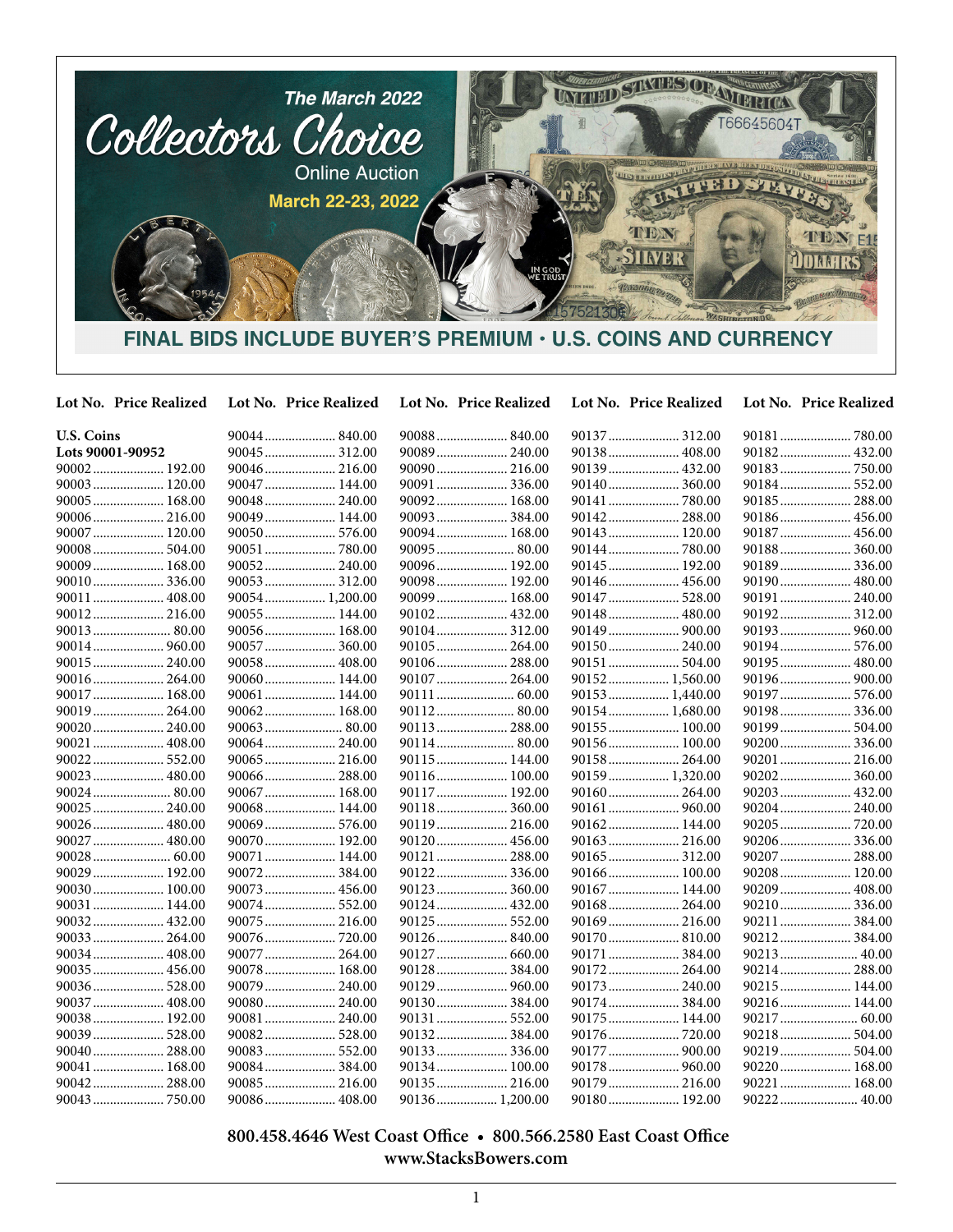## **The March 2022 Collectors Choice Online Auction – U.S. Coins and Currency**

| Lot No. | <b>Price Realized</b>         | Lot No. | <b>Price Realized</b>        | Lot No. | <b>Price Realized</b>        | Lot No. | <b>Price Realized</b>         | Lot No. | <b>Price Realized</b>        |
|---------|-------------------------------|---------|------------------------------|---------|------------------------------|---------|-------------------------------|---------|------------------------------|
|         | 90223 120.00                  |         | 90293 840.00                 |         |                              |         | 90441  120.00                 |         |                              |
|         | 90224 192.00                  |         | 90294 900.00                 |         | 90361  100.00                |         | 90442 40.00                   |         | 90507  360.00                |
|         | 90225  312.00                 |         | 90295 432.00                 |         | 90362 100.00                 |         |                               |         |                              |
|         | 90226  264.00                 |         | 90296 120.00                 |         |                              |         | 90444  80.00                  |         | 90509 120.00                 |
|         | 90227  408.00                 |         | 90297 100.00                 |         | 90364 144.00                 |         | 90446  2,040.00               |         | 90510 456.00                 |
|         |                               |         | 90298 120.00                 |         | 90366 192.00                 |         |                               |         | 90511  432.00                |
|         |                               |         | 90299 100.00                 |         | 90367  1,440.00              |         |                               |         | 90512 408.00                 |
|         | 90230 100.00                  |         | 90300 1,020.00               |         | 90369  264.00                |         | 90449  840.00                 |         | 90513 360.00                 |
|         | 90231  240.00                 |         | 90301 168.00                 |         | 90370  264.00                |         | 90450 264.00                  |         | 90514 336.00                 |
|         | 90234 312.00<br>90235  100.00 |         | 90302 528.00<br>90303 264.00 |         | 90371  9,000.00              |         | 90451  360.00<br>90452 192.00 |         | 90515 336.00<br>90516 100.00 |
|         | 90236336.00                   |         |                              |         | 90373  408.00                |         | 90453  264.00                 |         | 90517  312.00                |
|         | 90237  1,200.00               |         | 90305 144.00                 |         | 90374 384.00                 |         | 90454 192.00                  |         | 90518 288.00                 |
|         | 90238 870.00                  |         | 90306 456.00                 |         | 90375  216.00                |         | 90455  144.00                 |         |                              |
|         | 90239  1,020.00               |         | 90307  432.00                |         |                              |         |                               |         | 90520 80.00                  |
|         | 90240  780.00                 |         | 90308 1,020.00               |         | 90379 100.00                 |         |                               |         |                              |
|         | 90241  1,380.00               |         | 90309 1,320.00               |         | 90380 40.00                  |         |                               |         |                              |
|         | 90242 1,440.00                |         | 90310 432.00                 |         | 90381  660.00                |         |                               |         |                              |
|         | 90243  900.00                 |         | 90311 288.00                 |         | 90383 408.00                 |         |                               |         | 90524  1,380.00              |
|         | 90244 660.00                  |         | 90312 528.00                 |         | 90384 264.00                 |         | 90461  1,200.00               |         | 90525  360.00                |
|         |                               |         | 90313 1,140.00               |         | 90385 216.00                 |         | 90462 360.00                  |         | 90526 168.00                 |
|         | 90246  840.00                 |         |                              |         | 90387 168.00                 |         |                               |         | 90527  216.00                |
|         | 90247  312.00                 |         | 90315 408.00                 |         |                              |         |                               |         | 90528 192.00                 |
|         | 90248 216.00                  |         | 90316 408.00                 |         |                              |         | 90465  192.00                 |         | 90529  168.00                |
|         | 90249  192.00                 |         | 90317 504.00                 |         |                              |         | 90466  192.00                 |         | 90530 216.00                 |
|         | 90250 100.00                  |         | 90318 1,620.00               |         | 90394  288.00                |         | 90467  168.00                 |         | 90531  100.00                |
|         | 90251  120.00                 |         | 90319 192.00<br>90320 528.00 |         | 90395 168.00<br>90396 504.00 |         | 90468 192.00<br>90469  100.00 |         | 90532 192.00<br>90533 504.00 |
|         | 90253336.00                   |         | 90321  480.00                |         | 90397  60.00                 |         | 90470  100.00                 |         |                              |
|         | 90254  216.00                 |         | 90322 100.00                 |         | 90398 100.00                 |         | 90471  144.00                 |         |                              |
|         | 90255  100.00                 |         | 90323 288.00                 |         | 90399  144.00                |         |                               |         | 90536 100.00                 |
|         | 90256 576.00                  |         | 90324 600.00                 |         | 90400  288.00                |         | 90473  3,120.00               |         | 90537  660.00                |
|         | 90257  192.00                 |         | 90325 192.00                 |         | 90401  120.00                |         |                               |         |                              |
|         | 90258 552.00                  |         | 90326 288.00                 |         |                              |         |                               |         |                              |
|         | 90259  192.00                 |         | 90327  264.00                |         | 90403  264.00                |         |                               |         | 90540 384.00                 |
|         |                               |         | 90328 900.00                 |         | 90404 360.00                 |         | 90477  312.00                 |         | 90541  192.00                |
|         | 90261  360.00                 |         | 90329 312.00                 |         |                              |         | 90478  360.00                 |         |                              |
|         | 90262 408.00                  |         | 90330 480.00                 |         | 90407  192.00                |         | 90479  192.00                 |         | 90543  100.00                |
|         | 90263  288.00                 |         | 90331 1,320.00               |         | 90408 480.00                 |         | 90480 240.00                  |         | 90544 120.00                 |
|         | 90265  312.00                 |         | 90332 168.00                 |         | 90409  360.00                |         | 90481  288.00                 |         | 90545  80.00                 |
|         | 90266  264.00                 |         |                              |         | 90410 144.00                 |         |                               |         | 90546 120.00                 |
|         |                               |         | 90335 168.00                 |         | 90411 120.00<br>90412 120.00 |         | 90483 120.00                  |         | 90547  2,640.00              |
|         | 90269  120.00                 |         |                              |         | 90413 100.00                 |         | 90485  384.00                 |         | 90549  336.00                |
|         | 90270  408.00                 |         |                              |         | 90414 192.00                 |         |                               |         | 90551  120.00                |
|         | 90271  312.00                 |         | 90338 192.00                 |         | 90415 144.00                 |         | 90487  312.00                 |         | 90552 144.00                 |
|         | 90273  168.00                 |         |                              |         |                              |         |                               |         | 90553 168.00                 |
|         | 90274 144.00                  |         | 90340 168.00                 |         |                              |         | 90489  192.00                 |         | 90554 288.00                 |
|         | 90275  168.00                 |         | 90341 120.00                 |         |                              |         | 90490 216.00                  |         |                              |
|         | 90276 144.00                  |         |                              |         | 90419 168.00                 |         | 90491  216.00                 |         | 90556 120.00                 |
|         | 90277  1,320.00               |         |                              |         |                              |         |                               |         |                              |
|         | 90278 144.00                  |         | 90344 120.00                 |         | 90421  168.00                |         | 90493 144.00                  |         | 90558 600.00                 |
|         | 90280 100.00                  |         | 90345 144.00                 |         | 90423  144.00                |         | 90494  168.00                 |         | 90559  336.00                |
|         | 90281 120.00                  |         |                              |         | 90424  168.00                |         |                               |         |                              |
|         | 90282 40.00                   |         | 90347 168.00                 |         |                              |         |                               |         |                              |
|         | 90283  192.00                 |         | 90348 120.00                 |         | 90426 216.00                 |         | 90497  720.00                 |         | 90562 144.00                 |
|         | 90284 40.00                   |         | 90349 120.00                 |         | 90428 144.00                 |         | 90498  720.00                 |         | 90563 1,740.00               |
|         | 90285 80.00<br>90286 168.00   |         | 90351 312.00<br>90352 168.00 |         |                              |         | 90500  216.00                 |         | 90564 168.00<br>90565 240.00 |
|         | 90287  264.00                 |         |                              |         |                              |         |                               |         |                              |
|         | 90288720.00                   |         | 90356 408.00                 |         |                              |         | 90502 216.00                  |         | 90567  168.00                |
|         |                               |         | 90357 144.00                 |         | 90438 80.00                  |         | 90503 120.00                  |         |                              |
|         | 90290 192.00                  |         |                              |         |                              |         | 90504 120.00                  |         |                              |
|         | 90291  264.00                 |         | 90359 144.00                 |         | 90440 100.00                 |         |                               |         | 90570  1,080.00              |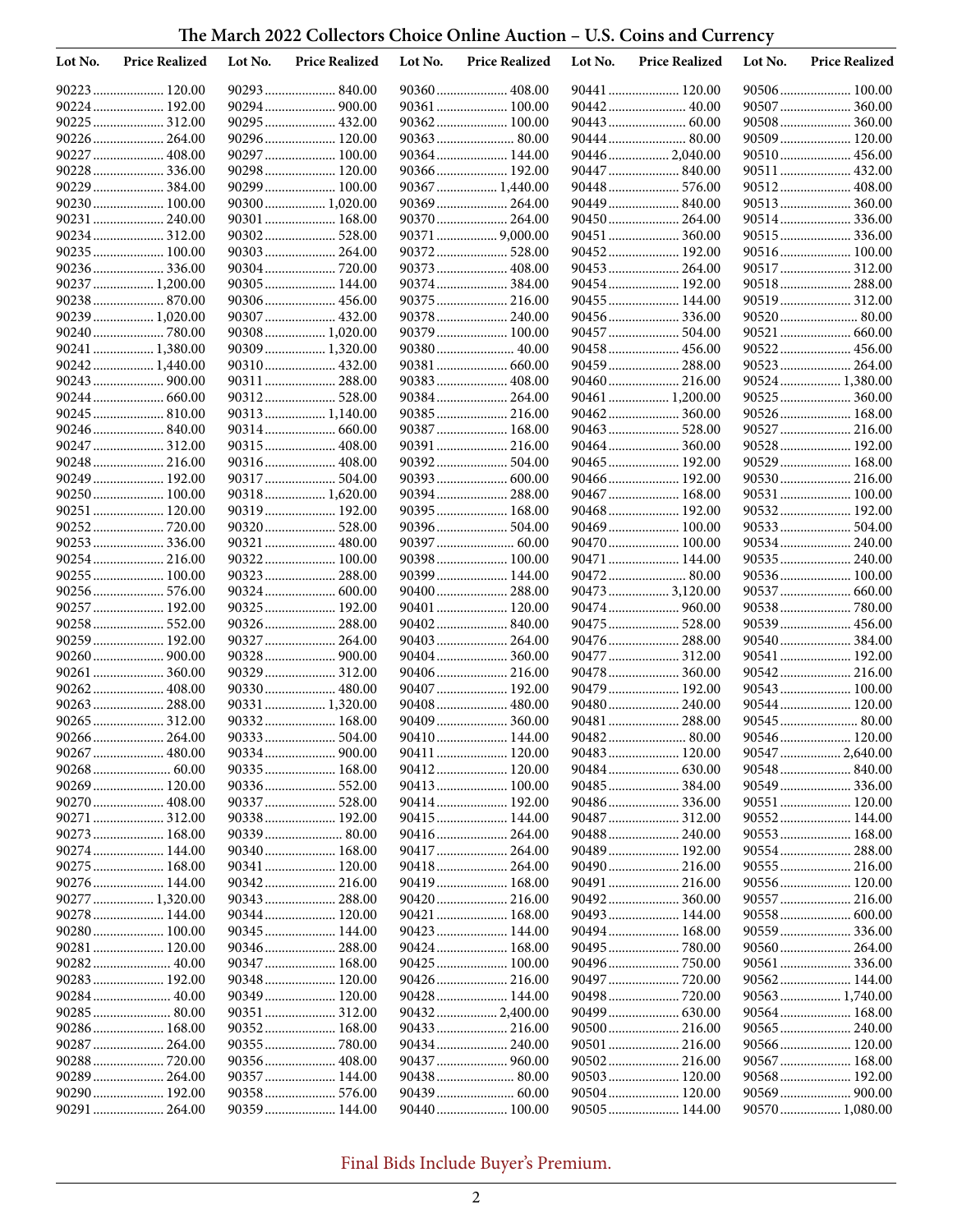### **The March 2022 Collectors Choice Online Auction – U.S. Coins and Currency**

| Lot No. | <b>Price Realized</b>         | Lot No. | <b>Price Realized</b>         | Lot No. | <b>Price Realized</b>             | Lot No. | <b>Price Realized</b>              | Lot No. | <b>Price Realized</b>             |
|---------|-------------------------------|---------|-------------------------------|---------|-----------------------------------|---------|------------------------------------|---------|-----------------------------------|
|         | 90571  930.00                 |         | 90639 1,680.00                |         | 90706 1,500.00                    |         |                                    |         | 90834 336.00                      |
|         |                               |         | 90640 168.00                  |         | 90707  1,500.00                   |         | 90771  3,120.00                    |         | 90835 408.00                      |
|         | 90573 240.00                  |         | 90641  216.00                 |         | 90708  2,760.00                   |         | 90772 2,400.00                     |         | 90836 336.00                      |
|         | 90574  504.00                 |         | 90642 216.00                  |         | 90709  2,760.00                   |         | 90773  2,400.00                    |         | 90837  1,320.00                   |
|         | 90575  432.00                 |         |                               |         |                                   |         | 90774 2,400.00                     |         | 90838 1,440.00                    |
|         |                               |         | 90646 312.00                  |         | 90711  3,840.00                   |         | 90775  2,160.00                    |         | 90839 384.00                      |
|         | 90577  1,620.00               |         |                               |         | 907123,120.00                     |         | 90776  2,160.00                    |         |                                   |
|         | 90578 1,920.00                |         | 90649 144.00                  |         | 90713 3,960.00                    |         | 90777  2,280.00                    |         | 90841  432.00                     |
|         | 90579  840.00                 |         | 90650 552.00                  |         | 907143,960.00                     |         | 90778  2,280.00                    |         | 90842 100.00                      |
|         |                               |         | 90651  288.00                 |         | 90715  2,160.00                   |         | 90779  2,280.00                    |         |                                   |
|         | 90581  192.00                 |         | 90652384.00                   |         | 90716 1,920.00                    |         | 90780  2,280.00                    |         | 90844  288.00                     |
|         | 90582 192.00                  |         | 90653 1,020.00                |         | 90717 1,440.00                    |         | 90781  2,280.00                    |         | 90845  144.00                     |
|         | 90583 960.00                  |         |                               |         | 907185,040.00                     |         | 90782 2,280.00                     |         | 90846 192.00                      |
|         |                               |         |                               |         | 90719  4,560.00                   |         | 90783  2,280.00                    |         | 90847  216.00                     |
|         | 90585  480.00                 |         | 90656 432.00                  |         | 90720  4,320.00                   |         | 90784  2,280.00                    |         | 90848 80.00                       |
|         | 90586 240.00                  |         | 90657  552.00                 |         | 90721  4,080.00                   |         | 90785  2,280.00                    |         | 90849  144.00                     |
|         | 90587  504.00                 |         | 90658840.00                   |         | 90722 4,080.00                    |         | 90786 2,220.00                     |         | 90850  288.00                     |
|         | 90588 360.00                  |         | 90659 552.00                  |         | 90723  3,960.00                   |         | 90787  2,160.00<br>90788  2,160.00 |         | 90851  240.00                     |
|         | 90589  100.00<br>90590 120.00 |         | 90660 504.00<br>90661  504.00 |         | 90724  3,840.00<br>90725 1,560.00 |         |                                    |         | 90852 240.00<br>90853 660.00      |
|         | 90591  456.00                 |         |                               |         | 90726  2,040.00                   |         | 90790  2,160.00                    |         | 90854 120.00                      |
|         | 90592 216.00                  |         | 90663 1,080.00                |         | 90727  2,640.00                   |         | 90791  2,160.00                    |         |                                   |
|         | 90593 120.00                  |         | 90664 528.00                  |         | 90728  5,040.00                   |         | 90792 2,160.00                     |         | 90856 264.00                      |
|         | 90594 240.00                  |         |                               |         | 90729  5,400.00                   |         | 90793  2,160.00                    |         | 90857  1,080.00                   |
|         |                               |         |                               |         | 907303,120.00                     |         | 90794  2,160.00                    |         | 90858 1,320.00                    |
|         | 90596 264.00                  |         | 90667  660.00                 |         | 90731  2,640.00                   |         | 90795  2,100.00                    |         | 90859 192.00                      |
|         | 90597  168.00                 |         | 90668 552.00                  |         | 90732 1,560.00                    |         | 90796  2,160.00                    |         | 90860 168.00                      |
|         | 90598  6,000.00               |         | 90669 504.00                  |         | 90733 690.00                      |         | 90797  2,220.00                    |         | 90861  168.00                     |
|         | 90599  240.00                 |         | 90670 1,140.00                |         | 90734 1,320.00                    |         | 90798  2,160.00                    |         | 90862 120.00                      |
|         | 90600 100.00                  |         | 90671  504.00                 |         | 90735  2,220.00                   |         | 90799  2,160.00                    |         | 90863 100.00                      |
|         | 90601  192.00                 |         |                               |         | 90736 1,500.00                    |         |                                    |         |                                   |
|         | 90602 312.00                  |         |                               |         | 90737  1,680.00                   |         | 90801  2,100.00                    |         | 90865  456.00                     |
|         | 90603  2,520.00               |         | 90674840.00                   |         | 90738 1,620.00                    |         |                                    |         | 90866 144.00                      |
|         | 90604  360.00                 |         | 90675 960.00                  |         | 90739  2,040.00                   |         | 90803  2,100.00                    |         | 90867  120.00                     |
|         |                               |         |                               |         | 90740  2,760.00                   |         | 90804  2,100.00                    |         | 90868 192.00                      |
|         | 90606 144.00                  |         |                               |         | 90741  2,040.00                   |         | 90805  2,160.00                    |         | 90869 192.00                      |
|         | 90607  100.00                 |         | 90678 660.00                  |         | 90742  3,000.00                   |         | 90806  2,280.00                    |         | 90870 144.00                      |
|         | 90608 288.00                  |         |                               |         | 90743  1,320.00                   |         | 90807  2,280.00                    |         | 90871  312.00                     |
|         | 90609  216.00                 |         | 90680840.00                   |         | 90744  1,320.00                   |         | 90808 2,220.00                     |         |                                   |
|         |                               |         |                               |         | 90745  1,080.00                   |         | 90809 480.00                       |         |                                   |
|         |                               |         | 90682 2,640.00                |         | 90746 1,140.00                    |         |                                    |         |                                   |
|         | 90612 288.00                  |         | 90683 2,100.00                |         | 90747  3,840.00                   |         | 90811  552.00                      |         | 90876 216.00                      |
|         |                               |         | 90684 3,600.00                |         | 90748 1,560.00                    |         |                                    | 90877   | 288.00                            |
|         |                               |         |                               |         | 90749  1,320.00                   |         |                                    |         | 90878 120.00                      |
|         |                               |         |                               |         | 90750 1,320.00                    |         | 90814 216.00                       |         | 90879  480.00                     |
|         |                               |         |                               |         | 90751  1,140.00                   |         |                                    |         | 90880 80.00                       |
|         | 90617  60.00                  |         | 90688720.00                   |         | 90752 1,140.00                    |         | 90816 264.00                       |         | 90881  3,600.00                   |
|         | 90618840.00                   |         | 90689 600.00                  |         | 90753 1,620.00                    |         | 90817  216.00                      |         | 90882 288.00                      |
|         | 90619 504.00                  |         | 90690 1,320.00                |         | 90754 1,200.00                    |         | 90818 336.00<br>90819  264.00      |         | 90883 2,880.00                    |
|         | 90621  168.00                 |         | 90692 900.00                  |         | 90755  2,640.00<br>90756 2,160.00 |         | 90820 100.00                       |         | 90887  2,160.00<br>90888 2,400.00 |
|         | 90622 528.00                  |         | 90693 3,360.00                |         | 90757  2,880.00                   |         | 90821  80.00                       |         | 90889  3,600.00                   |
|         |                               |         | 90694 1,800.00                |         | 90758 2,280.00                    |         | 90822 504.00                       |         | 90890 60.00                       |
|         | 90625 192.00                  |         | 906952,400.00                 |         | 90759  2,280.00                   |         | 90823  192.00                      |         | 90891  40.00                      |
|         |                               |         | 90696 3,600.00                |         | 90760 2,280.00                    |         | 90824 168.00                       |         |                                   |
|         | 90627  528.00                 |         | 906972,160.00                 |         | 90761  2,880.00                   |         | 90825  192.00                      |         | 90893 120.00                      |
|         | 90628  168.00                 |         | 90698 504.00                  |         |                                   |         | 90826 192.00                       |         |                                   |
|         | 90629  576.00                 |         | 90699 1,680.00                |         | 90763  2,880.00                   |         | 90827  264.00                      |         | 90895 60.00                       |
|         |                               |         | 90700 528.00                  |         | 90764 2,220.00                    |         | 90828 312.00                       |         | 90897  80.00                      |
|         | 90631  3,120.00               |         | 90701  1,680.00               |         | 90765  2,280.00                   |         | 90829  216.00                      |         | 90898 120.00                      |
|         | 90632 120.00                  |         | 90702 1,680.00                |         | 90766 2,220.00                    |         |                                    |         | 90899  144.00                     |
|         | 90633 192.00                  |         | 90703 1,560.00                |         | 90767  4,560.00                   |         | 90831  528.00                      |         | 90900 144.00                      |
|         | 90634 40.00                   |         | 90704 3,840.00                |         | 90768 2,400.00                    |         | 90832 408.00                       |         | 90901  144.00                     |
|         | 90636 192.00                  |         | 90705 3,600.00                |         | 90769  2,280.00                   |         | 90833 168.00                       |         | 90902 144.00                      |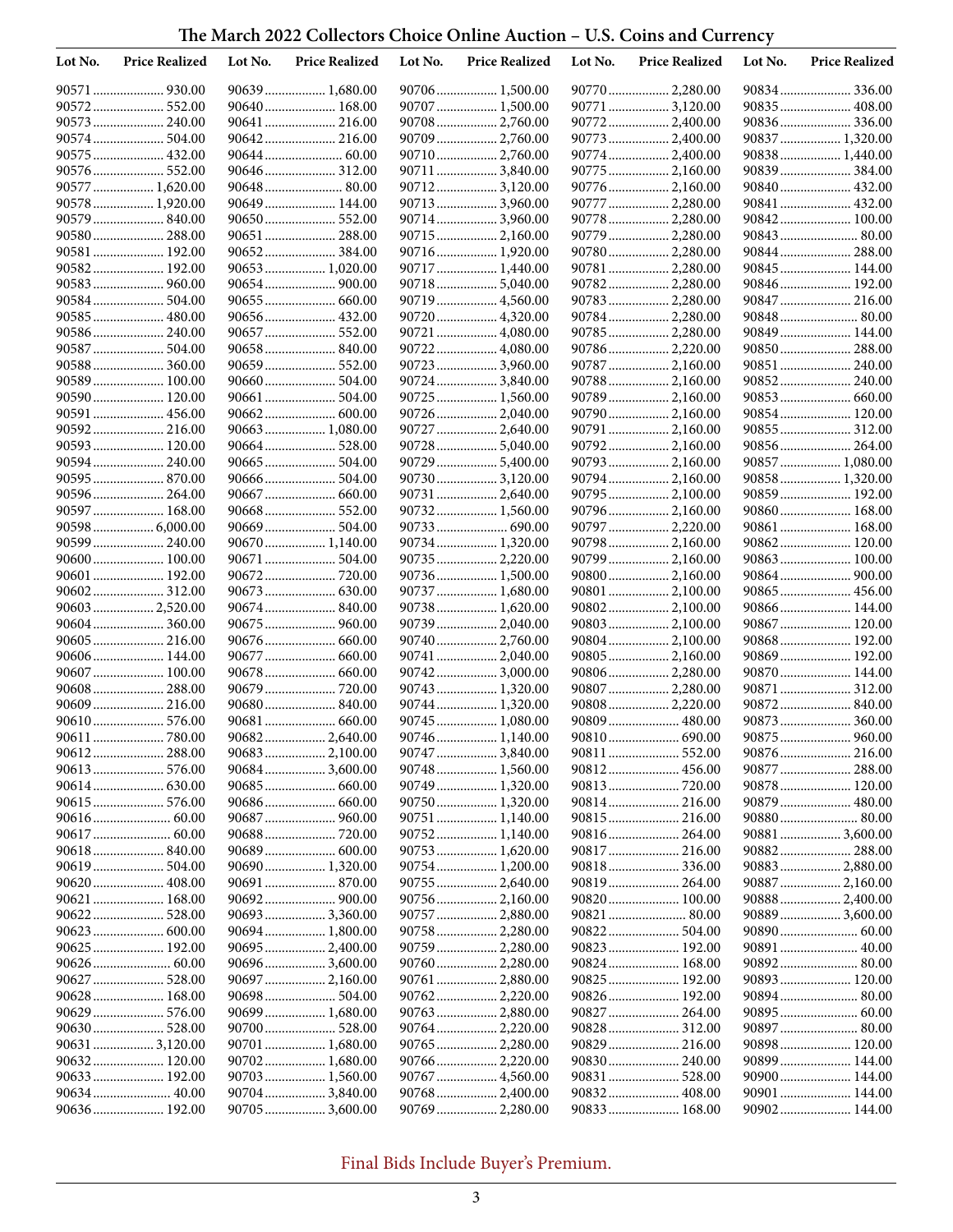### **The March 2022 Collectors Choice Online Auction – U.S. Coins and Currency**

| Lot No.              | <b>Price Realized</b>         | Lot No. | <b>Price Realized</b>         | Lot No. | <b>Price Realized</b>            | Lot No. | <b>Price Realized</b>          | Lot No. | <b>Price Realized</b>         |
|----------------------|-------------------------------|---------|-------------------------------|---------|----------------------------------|---------|--------------------------------|---------|-------------------------------|
|                      | 90903 120.00                  |         | 91011 144.00                  |         | 91076 120.00                     |         | 91142 100.00                   |         | 91212 80.00                   |
|                      | 90904 100.00                  |         | 91012 168.00                  |         | 91077  100.00                    |         |                                |         | 91213 168.00                  |
|                      |                               |         | 91013 360.00                  |         | 91078 120.00                     |         | 91145  144.00                  |         | 91214 120.00                  |
|                      | 90906 40.00                   |         | 91014 288.00                  |         | 91079  312.00                    |         | 91146 100.00                   |         | 91215 100.00                  |
|                      | 90907  144.00                 |         | 91015 552.00                  |         | 91080 192.00                     |         | 91147  80.00                   |         | 91216 120.00                  |
|                      | 90908 168.00                  |         | 91016 240.00                  |         | 91081  192.00                    |         |                                |         | 91217  120.00                 |
|                      |                               |         | 91017 432.00                  |         | 91082 1,200.00                   |         | 91150 80.00                    |         | 91218 80.00                   |
|                      | 90910 80.00                   |         | 91018 192.00                  |         | 91083 690.00                     |         |                                |         |                               |
|                      | 90911  80.00                  |         | 91019 264.00                  |         | 91084 504.00                     |         |                                |         | 91220 80.00                   |
|                      | 90912 100.00<br>90913 168.00  |         | 91020 168.00<br>91021  432.00 |         | 91085 1,320.00<br>91086 1,170.00 |         | 91154 312.00<br>91155 192.00   |         | 91223 100.00<br>91224  144.00 |
|                      | 90914 168.00                  |         | 91022 576.00                  |         | 91087  780.00                    |         | 91156 264.00                   |         | 91225  120.00                 |
|                      | 90915 168.00                  |         | 91023 168.00                  |         | 91088 240.00                     |         | 91157  480.00                  |         | 91226 120.00                  |
|                      | 90916 100.00                  |         | 91024 120.00                  |         | 91089 384.00                     |         | 91158 360.00                   |         | 91227  60.00                  |
|                      | 90917  60.00                  |         | 91025 168.00                  |         | 91090 216.00                     |         | 91159 336.00                   |         | 91228 240.00                  |
|                      | 90918 120.00                  |         | 91026 168.00                  |         | 91091 120.00                     |         | 91160 360.00                   |         | 91229  80.00                  |
|                      | 90919 40.00                   |         | 91027  360.00                 |         | 91092 144.00                     |         | 91161  264.00                  |         | 91230 80.00                   |
|                      | 90920 60.00                   |         | 91028 408.00                  |         | 91093 120.00                     |         | 91162 360.00                   |         | 91231  80.00                  |
|                      | 90922 80.00                   |         | 91029780.00                   |         |                                  |         | 91163 264.00                   |         | 91232 240.00                  |
|                      | 90923 384.00                  |         | 91030 1,680.00                |         | 91095 504.00                     |         | 91164 100.00                   |         | 91233 144.00                  |
|                      | 90924 100.00                  |         |                               |         | 91096 504.00                     |         |                                |         | 91234 360.00                  |
|                      | 90925  120.00                 |         | 91032 660.00                  |         | 91097  264.00                    |         | 91166 216.00                   |         |                               |
|                      | 90926 80.00                   |         | 91033 660.00                  |         | 91098 144.00                     |         | 91167 216.00                   |         | 91236 288.00                  |
|                      | 90927  80.00                  |         | 91034 312.00                  |         | 91099 168.00                     |         | 91168 528.00                   |         | 91237 288.00                  |
|                      | 90928 120.00                  |         |                               |         | 91100 168.00                     |         | 91169 504.00                   |         | 91238 100.00                  |
|                      | 90929  168.00<br>90930 120.00 |         | 91036 192.00<br>91037 690.00  |         | 91101 100.00                     |         | 91170 120.00                   |         | 91239 288.00                  |
|                      | 90931  120.00                 |         | 91038 840.00                  |         | 91103 168.00                     |         | 91171  384.00<br>91172 360.00  |         | 91240 100.00                  |
|                      | 90932 144.00                  |         | 91039 100.00                  |         | 91104 480.00                     |         |                                |         | 91243  408.00                 |
|                      | 90933 120.00                  |         | 91040 216.00                  |         | 91105 264.00                     |         | 91174 144.00                   |         | 91244 100.00                  |
|                      | 90934 120.00                  |         | 91041 168.00                  |         | 91106 80.00                      |         | 91175  168.00                  |         | 91245  192.00                 |
|                      | 90935  192.00                 |         | 91042 144.00                  |         | 91107 168.00                     |         | 91176 528.00                   |         | 91246 216.00                  |
|                      | 90936 168.00                  |         | 91043 576.00                  |         | 91108 168.00                     |         | 91177  168.00                  |         | 91247  288.00                 |
|                      | 90937  168.00                 |         | 91044 168.00                  |         | 91109 240.00                     |         | 91178  432.00                  |         | 91250 80.00                   |
|                      | 90938 168.00                  |         | 91045 216.00                  |         | 91110 336.00                     |         | 91179  432.00                  |         | 91251  192.00                 |
|                      | 90939 264.00                  |         | 91046 144.00                  |         | 91111  660.00                    |         |                                |         | 91252 120.00                  |
|                      | 90940 240.00                  |         | 91047  480.00                 |         |                                  |         | 91181 144.00                   |         |                               |
|                      | 90941  216.00                 |         | 91048 1,560.00                |         | 91113 100.00                     |         | 91182 144.00                   |         | 91254 120.00                  |
|                      | 90942 240.00                  |         | 91049 600.00                  |         | 91114 120.00                     |         | 91183 312.00                   |         | 91255 80.00                   |
|                      | 90943 144.00                  |         | 91050 456.00                  |         | 91115  576.00                    |         | 91184 384.00                   |         | 91256 168.00                  |
|                      | 90944  100.00                 |         | 91051 216.00                  |         |                                  |         | 91186 144.00                   |         | 91257  144.00                 |
|                      | 90945 120.00<br>90946 168.00  |         | 91052 192.00<br>91053 480.00  |         | 91117 100.00<br>91118 312.00     |         | 91187  100.00<br>91188 144.00  |         |                               |
|                      | 90947  144.00                 |         | 91054 240.00                  |         | 91119 144.00                     |         | 91189 144.00                   |         | 91262 120.00                  |
|                      |                               |         |                               |         | 91120 100.00                     |         | 91190 144.00                   |         |                               |
|                      | 90949  312.00                 |         | 91056 192.00                  |         | 91121  100.00                    |         | 91191  100.00                  |         | 91264 144.00                  |
|                      | 90950 480.00                  |         |                               |         | 91122 408.00                     |         |                                |         | 91265 168.00                  |
|                      | 90951  264.00                 |         | 91058 192.00                  |         |                                  |         | 91193 288.00                   |         | 91266 100.00                  |
|                      |                               |         | 91059 240.00                  |         |                                  |         | 91194 360.00                   |         | 91267  80.00                  |
| <b>U.S. Currency</b> |                               |         | 91060 216.00                  |         |                                  |         | 91196780.00                    |         | 91268 120.00                  |
|                      | Featuring The "Gnat"          |         |                               |         |                                  |         |                                |         | 91269 120.00                  |
|                      | <b>Laguna Coast Registry</b>  |         | 91062 1,020.00                |         | 91127  1,080.00                  |         | 91198 408.00                   |         | 91270 432.00                  |
|                      | and Rarity Collection         |         | 91063 408.00                  |         | 91128 80.00                      |         | 91199 192.00                   |         | 91271  144.00                 |
| Part 5               |                               |         | 91064 552.00                  |         | 91129 168.00                     |         | 91200 120.00                   |         | 91272 144.00                  |
| Lots 91001-91352     |                               |         |                               |         | 91130 480.00                     |         | 91201  120.00                  |         | 91273 80.00                   |
|                      |                               |         | 91066 408.00                  |         | 91131 144.00                     |         | 91202 144.00                   |         | 91274 100.00                  |
|                      | 91001  264.00                 |         |                               |         | 91133 240.00                     |         | 91203 1,560.00<br>91204 120.00 |         | 91275 360.00<br>91277  360.00 |
|                      | 91003 144.00                  |         |                               |         |                                  |         | 91205  900.00                  |         | 91278 264.00                  |
|                      |                               |         | 91070 360.00                  |         | 91136 480.00                     |         | 91206 100.00                   |         | 91279  720.00                 |
|                      | 91005  288.00                 |         | 91071  1,440.00               |         |                                  |         | 91207  900.00                  |         | 91280 384.00                  |
|                      |                               |         | 91072 240.00                  |         | 91138 240.00                     |         | 91208 192.00                   |         | 91281  168.00                 |
|                      | 91007  240.00                 |         | 91073 168.00                  |         | 91139 100.00                     |         |                                |         | 91282 528.00                  |
|                      | 91008 144.00                  |         | 91074 240.00                  |         |                                  |         | 91210 144.00                   |         | 91283 216.00                  |
|                      | 91010 168.00                  |         | 91075 100.00                  |         |                                  |         |                                |         | 91284 144.00                  |